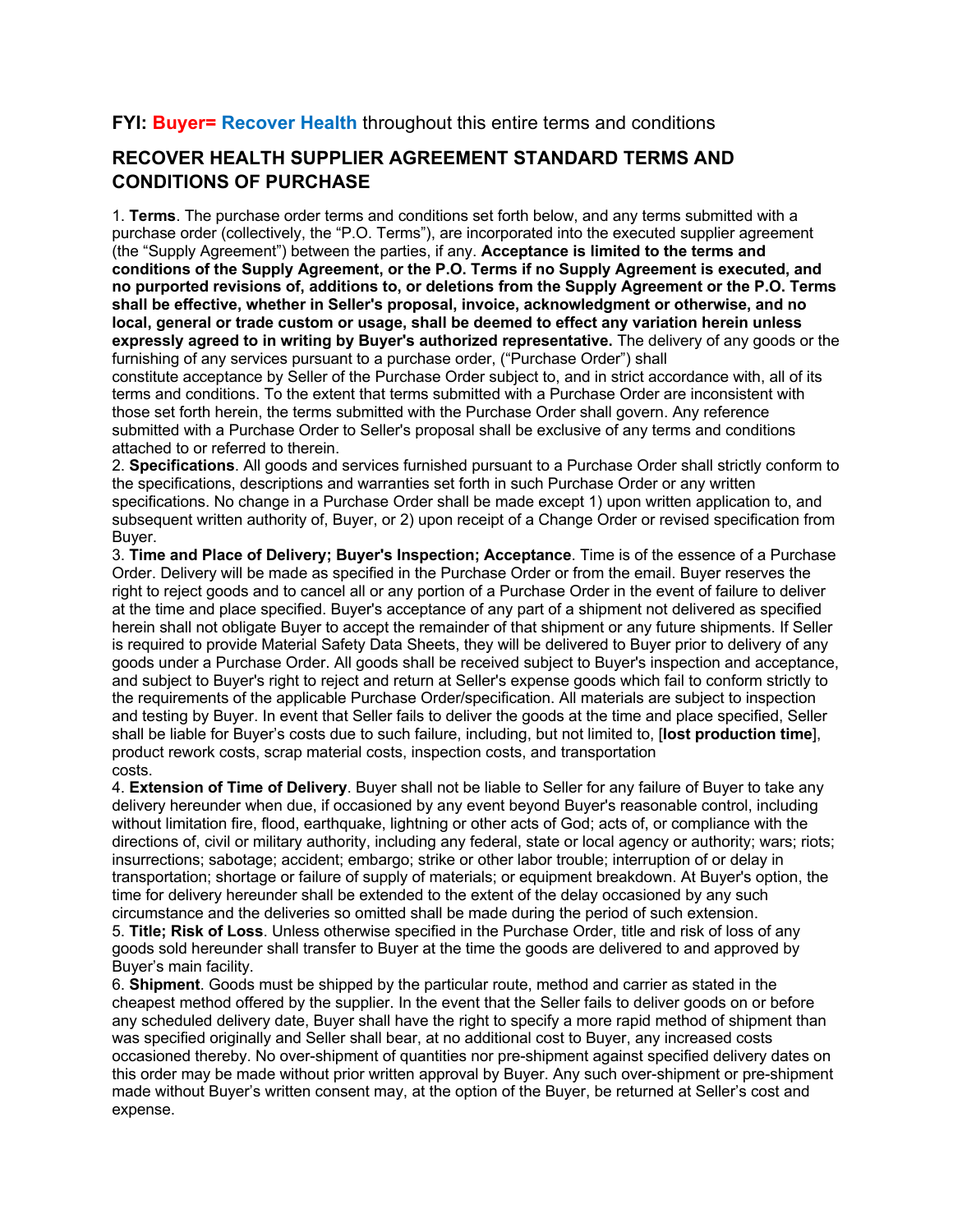7. **Packing, Marking, and Invoicing**. A packing list shall be included with each shipment. Individual invoices shall be issued for each separate shipment. Buyer shall not be charged for packaging, boxing, crating or cartage. All invoices, packing lists and bills of lading shall clearly reference piece number, Buyer's Purchase Order number and Seller's packing slip number. Partial shipments must be identified as such on the shipping memoranda and invoices.

8. **Cash Discounts**. Buyer does not waive rights to cash discount in the following events: (A) If shipment is delayed in transit beyond the discount period, or (b) if shipment does not go forward on the invoice date, or (C) if the normal shipping time is longer than the discount period. If Buyer returns invoices for correction, any discount period will be extended by the time measured between the date on which correct invoices are received by Buyer. In the event that Buyer is entitled to cash discounts for early payment, the period for payment shall not begin until receipt of the goods or services.

9. **Payment; Waiver of Liens**. Payment will be made following receipt and acceptance of the goods and receipt, in proper form and substance, of all documentation required by the applicable Purchase Order. Seller shall listen to Buyer any analysis or breakdown of the price as Buyer may reasonably request. The Purchase Order shall not be filled at prices higher than last quoted or charged by Seller, except as expressly agreed by Buyer.

10. **Seller's Warranties**. Seller expressly warrants that for a period of one year after Buyer's acceptance of the goods or services hereunder, or for such longer period as may be expressly provided on the applicable Purchase Order or under applicable law, all goods and services covered by the Purchase Order will: (a) strictly conform to Seller's specifications, drawings, samples and other written materials and descriptions, or, to the extent the goods were purchased to Buyer's specifications and drawings as set forth or referred to in this Purchase Order, that the goods strictly conform with those specifications and drawings; (b) be free from defects in design, material and workmanship; (c) be of merchantable quality and suitable for the particular purposes intended, whether express or reasonably implied; and (d) bear all warnings, labels, and markings required by applicable laws and regulations. In addition, Seller warrants that: (e) none of the goods covered hereby, to the extent they are subject to laws prohibiting adulteration or misbranding, is adulterated or misbranded within the meaning of such laws as of the date of delivery to Buyer; (f) all goods covered hereby may be introduced into interstate commerce without violation of applicable laws and regulations; (g) all services have been performed in a good and workmanlike manner; and (h) all goods and services furnished or rendered pursuant to the Purchase Order have been produced, sold, delivered or rendered to Buyer in compliance with all applicable laws and regulations. 11. **Buyer's Remedies**. Buyer's acceptance of all or any part of the goods or services provided hereunder shall not be deemed a waiver of the failure of such goods or services to conform to all of the warranties set forth in Section 10. Buyer retains the right to cancel any portion of the remaining order, to

reject any portion of the goods or services delivered, or to revoke acceptance as to any portion of the goods or services accepted, and return such goods to Seller and to recover the purchase price, any excess costs of cover, and damages, including manufacturing costs, costs of removal or recall, transportation and custodial expenses, injury to person or property incurred by Buyer, all in addition to Buyer's other remedies under the applicable Purchase Order or applicable law. If Seller becomes insolvent or makes an assignment for the benefit of creditors, or files or has filed against it any petition in bankruptcy, Buyer shall have the right to cancel any outstanding Purchase Order immediately.

12. **Ownership of Equipment.** Any tools, designs, jigs, fixtures, molds or other equipment specified on a Purchase Order, or required by Seller for the performance of this order, whether standard or special, and paid for by the Buyer, shall remain Buyer's property, and shall be subject to immediate recall by the Buyer at any time by written notice to the Seller. While in Seller's possession, all such property or equipment utilized in the manufacture of products for the Buyer shall be fully maintained by the Seller at his own expense.

13. **Labor, Work and Services**. In supplying any services hereunder, Seller warrants that it is, and undertakes such performance as, an independent contractor, with sole responsibility for the payment of all federal and/or state unemployment insurance, social security and/or other similar taxes incurred hereunder. Any performance by Seller under a Purchase Order on Buyer's premises shall be in full compliance with Buyer's safety and other rules and procedures and with all federal and state laws and regulations regarding workplace safety, including without limitation, laws pertaining to occupational safety and health.

14. **Laws and Regulations**. Seller warrants that all goods provided under a Purchase Order have been produced and all services performed in compliance with applicable federal, state and local laws,